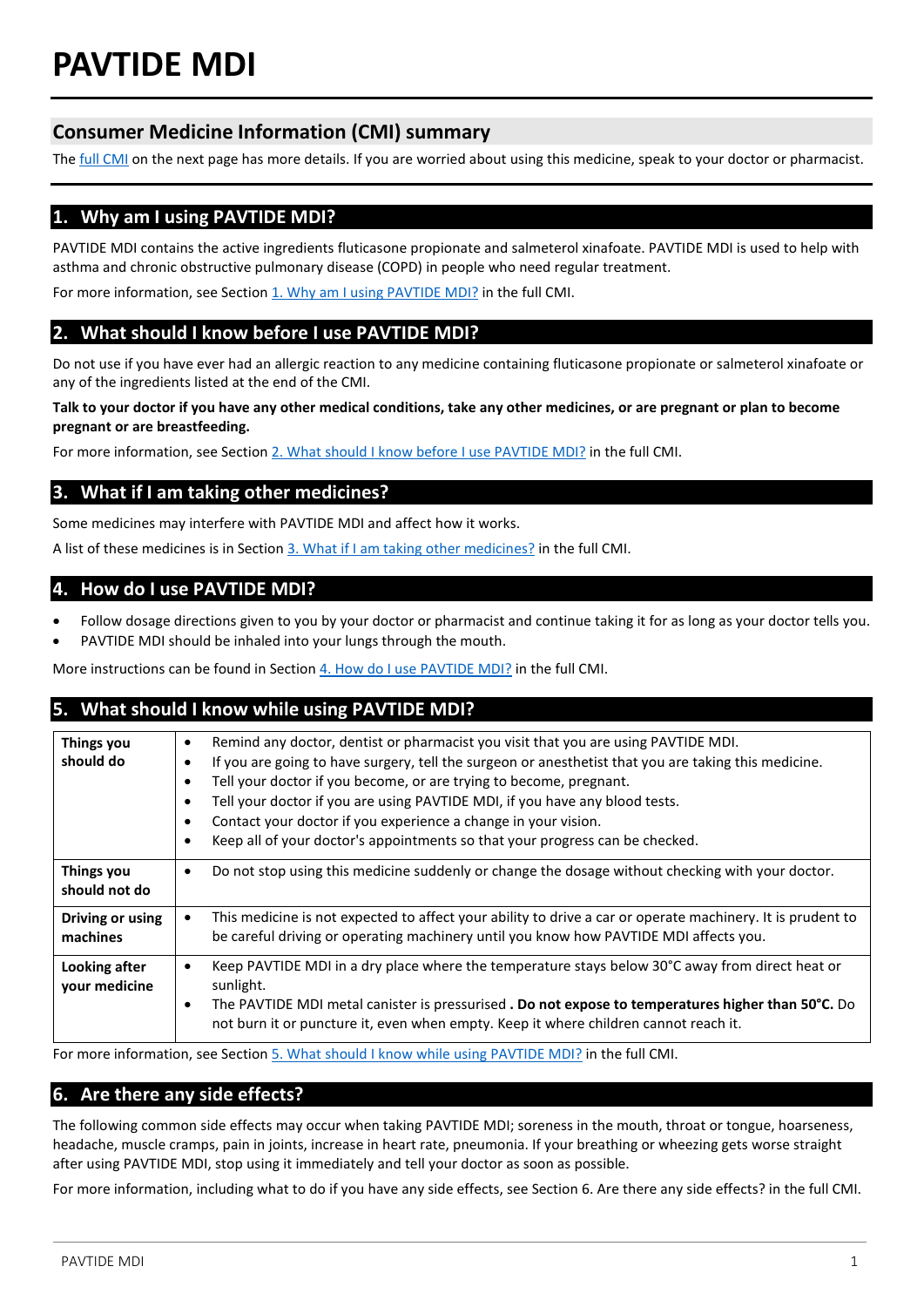# <span id="page-1-0"></span>**PAVTIDE MDI**

**Active ingredients:** Fluticasone propionate/Salmeterol xinafoate

# **Consumer Medicine Information (CMI)**

This leaflet provides important information about using PAVTIDE MDI. **You should also speak to your doctor or pharmacist if you would like further information or if you have any concerns or questions about using PAVTIDE MDI.**

#### **Where to find information in this leaflet:**

- 1. [Why am I using PAVTIDE MDI?](#page-1-1)
- 2. [What should I know before I use PAVTIDE MDI?](#page-1-2)
- 3. [What if I am taking other medicines?](#page-2-0)
- 4. [How do I use PAVTIDE MDI?](#page-2-1)
- 5. [What should I know while using PAVTIDE MDI?](#page-3-0)
- 6. [Are there any side effects?](#page-4-0)
- 7. [Product details](#page-5-0)

# <span id="page-1-1"></span>**1. Why am I using PAVTIDE MDI?**

#### **PAVTIDE MDI contains the active ingredients fluticasone propionate and salmeterol xinafoate.**

Fluticasone propionate belongs to a group of medicines known as corticosteroids, frequently called 'steroids'. They are not 'anabolic steroids' which are the steroids sometimes misused by athletes.

Corticosteroids have an anti-inflammatory action. They reduce the swelling and irritation in the walls of the small air passages in the lungs and so help you to breathe more easily. Corticosteroids are used to treat asthma and COPD.

Salmeterol xinafoate is a bronchodilator. A bronchodilator keeps the breathing tubes in your lungs open and relieves the symptoms of asthma and other chest conditions. The effects of salmeterol xinafoate last for up to twelve hours.

When taken together regularly fluticasone propionate and salmeterol help to control your breathing difficulties.

#### **PAVTIDE MDI is used to help with asthma and chronic obstructive pulmonary disease (COPD) in people who need regular treatment.**

Asthma is a condition affecting the lungs. Symptoms of asthma include shortness of breath, wheezing, chest tightness and cough. Two main causes of asthma symptoms are bronchoconstriction (tightening of the muscle surrounding the airways) and inflammation (swelling and irritation of the airways).

Chronic obstructive pulmonary disease (COPD) is a longterm condition affecting the lungs, resulting from chronic bronchitis or emphysema. Symptoms of COPD include shortness of breath, cough, chest discomfort and coughing up phlegm. The COPD symptoms are mainly due to bronchoconstriction (tightening of the muscle surrounding the airways) and inflammation (swelling and irritation of the airways).

DO NOT use this medicine to treat a sudden attack of breathlessness as it will not help you. You will need a different type of medicine, e.g. VENTOLIN (salbutamol), which you must not confuse with PAVTIDE MDI.

Ask your doctor if you have any questions about why this medicine has been prescribed for you.

Your doctor may have prescribed it for another reason.

This medicine is not addictive.

This medicine is available only with a doctor's prescription.

**PAVTIDE MDI is available as a Metered Dose Inhaler (MDI) also known as an "inhaler"**.

# <span id="page-1-2"></span>**2. What should I know before I use PAVTIDE MDI?**

#### **Warnings**

#### **Do not use PAVTIDE MDI if:**

- you are allergic to fluticasone propionate or salmeterol xinafoate or any of the ingredients listed at the end of this leaflet. Symptoms of an allergic reaction may include wheezing or difficulty breathing, swelling of the face, eyelids, lips/mouth, tongue or throat, chest pain or tightness, hay fever or lumpy rash or fainting.
- always check the ingredients to make sure you can use this medicine.
- the expiry date (EXP) printed on the pack has passed or if the packaging is torn and shows signs of tampering. If it has expired or is damaged, return it to your pharmacist for disposal.

#### **Check with your doctor if you:**

- have any allergies to any other medicines, foods, preservatives or dyes.
- have any other medical conditions, including thrush in your mouth, tuberculosis, diabetes, a thyroid condition, high blood pressure or a heart problem, low blood potassium levels.
- are taking other steroid medicines by mouth or inhalation.
- take any medicines for any other condition.

During treatment, you may be at risk of developing certain side effects. It is important you understand these risks and how to monitor for them. See additional information under Section 6. Are there any side effects?

#### **Pregnancy and breastfeeding**

Check with your doctor if you are pregnant or intend to become pregnant.

Talk to your doctor if you are breastfeeding or intend to breastfeed.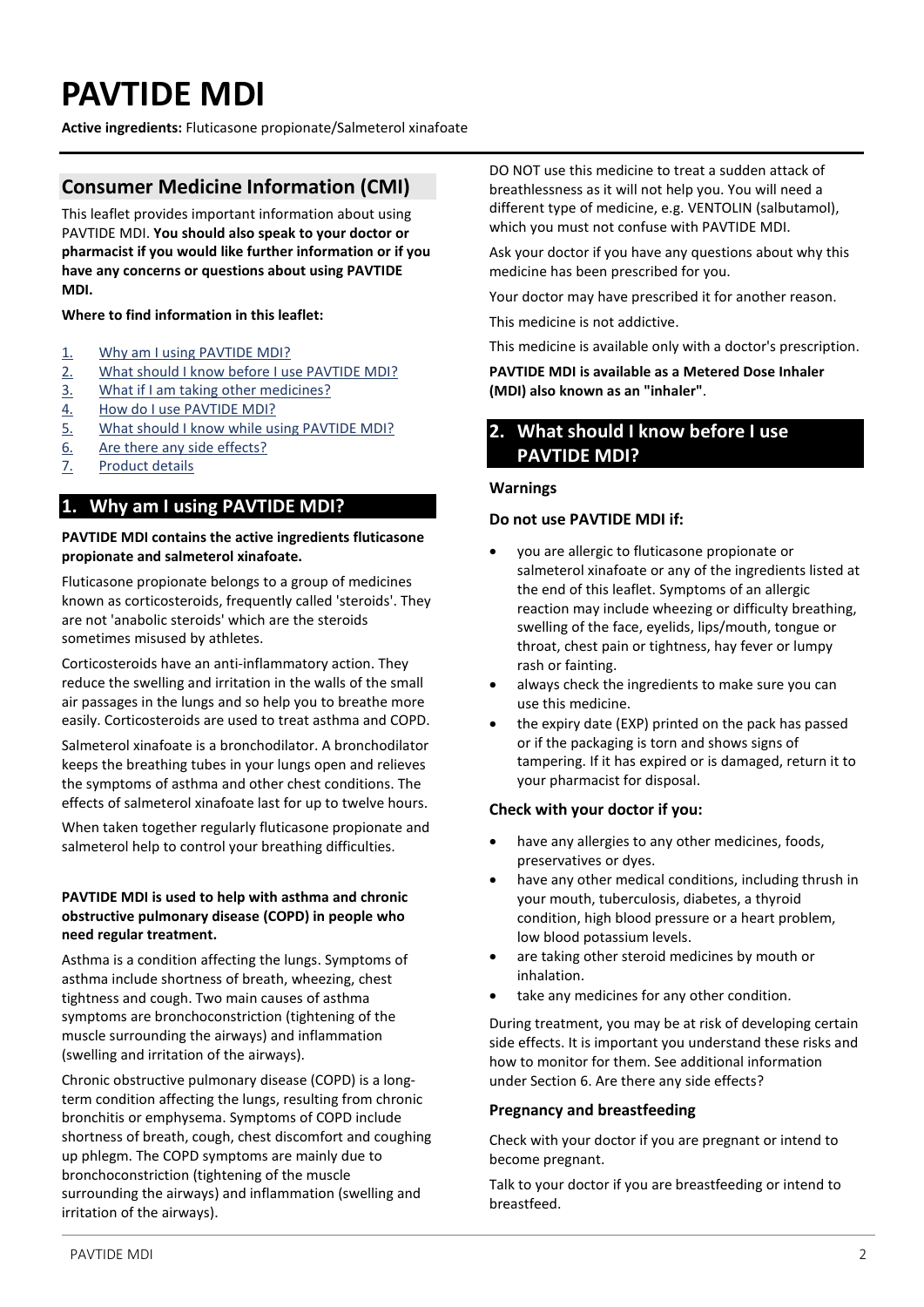Your doctor can discuss with you the risks and benefits involved.

# <span id="page-2-0"></span>**3. What if I am taking other medicines?**

Tell your doctor or pharmacist if you are taking any other medicines, including any medicines, vitamins or supplements that you buy without a prescription from your pharmacy, supermarket or health food shop.

#### **Some medicines may interfere with PAVTIDE MDI and affect how it works.**

These include:

- Beta-blockers used to treat high blood pressure (hypertension)
- Ketoconazole used to treat fungal infection
- Ritonavir used to treat HIV infection

These medicines may be affected by PAVTIDE MDI or may affect how well it works. You may need different amounts of your medicines, or you may need to take different medicines.

**Check with your doctor or pharmacist if you are not sure about what medicines, vitamins or supplements you are taking and if these affect PAVTIDE MDI.**

# <span id="page-2-1"></span>**4. How do I use PAVTIDE MDI?**

**Follow all directions given to you by your doctor or pharmacist carefully.** 

They may differ from the information contained in this leaflet.

**If you do not understand the instructions on the box, ask your doctor or pharmacist for help.** 

#### **How much to take**

It is very important that you use the medicine regularly every day. Do not stop treatment even if you feel better unless told to do so by your doctor.

Do not change your dose unless told to by your doctor.

If you are breathless or wheezing more often than normal, tell your doctor.

#### **ASTHMA**

# **Adults and adolescents 12 years and older:**

Your doctor will prescribe 1 of the following strengths of PAVTIDE MDI for you, depending on the severity of your condition:

- PAVTIDE MDI 50/25\* (50 micrograms of fluticasone propionate and 25 micrograms of salmeterol), or
- PAVTIDE MDI 125/25 (125 micrograms of fluticasone propionate and 25 micrograms of salmeterol), or
- PAVTIDE MDI 250/50 (250 micrograms of fluticasone propionate and 25 micrograms of salmeterol).

The usual dose is two puffs from your inhaler twice a day.

# **Children 4 years and older:**

The usual dose is two puffs from your PAVTIDE MDI 50/25\* (50 micrograms of fluticasone propionate and 25 micrograms of salmeterol) twice a day.

\*This strength of PAVTIDE MDI is currently not available but may be available from other brand(s).

No information is available on use of PAVTIDE MDI in children under 4 years old.

### **COPD**

#### **Adults:**

Your doctor will prescribe 1 of 2 different strengths of PAVTIDE MDI for you:

PAVTIDE MDI 125/25 (125 micrograms of fluticasone propionate and 25 micrograms of salmeterol), or

PAVTIDE MDI 250/25 (250 micrograms of fluticasone propionate and 25 micrograms of salmeterol).

The usual dose is two puffs from your inhaler twice a day.

#### **When to take PAVTIDE MDI**

Your doctor has chosen this medicine to suit you and your condition. PAVTIDE MDI is used to help with asthma and COPD in people who need regular treatment.

It is very important that you use your PAVTIDE MDI every day, twice a day. This will help you to keep free of symptoms throughout the day and night.

#### **Take your medicine at about the same time(s) each day.**

Taking it at the same time each day will have the best effect. It will also help you remember when to take it.

It does not matter if you take this medicine before or after food.

#### **Continue taking your medicine for as long as your doctor tells you.**

This medicine helps to control your condition, but does not cure it. It is important to keep taking your medicine even if you feel well.

#### **How to take PAVTIDE MDI**

The medicine in PAVTIDE MDI should be inhaled into your lungs.

PAVTIDE MDI must only be breathed in through the mouth.

#### **The full instructions for using PAVTIDE MDI are given on a leaflet inside the pack**.

If you have any difficulties or do not understand the instructions, ask your doctor or pharmacist.

If you find it difficult to use your PAVTIDE MDI, talk to your doctor or pharmacist. It may be better for you to use something called a spacer device. Your doctor or pharmacist will explain what this is and how to use it.

If you change the make of spacer you use this may alter the amount of drug delivered to the lungs. You should let your doctor know if your asthma symptoms worsen.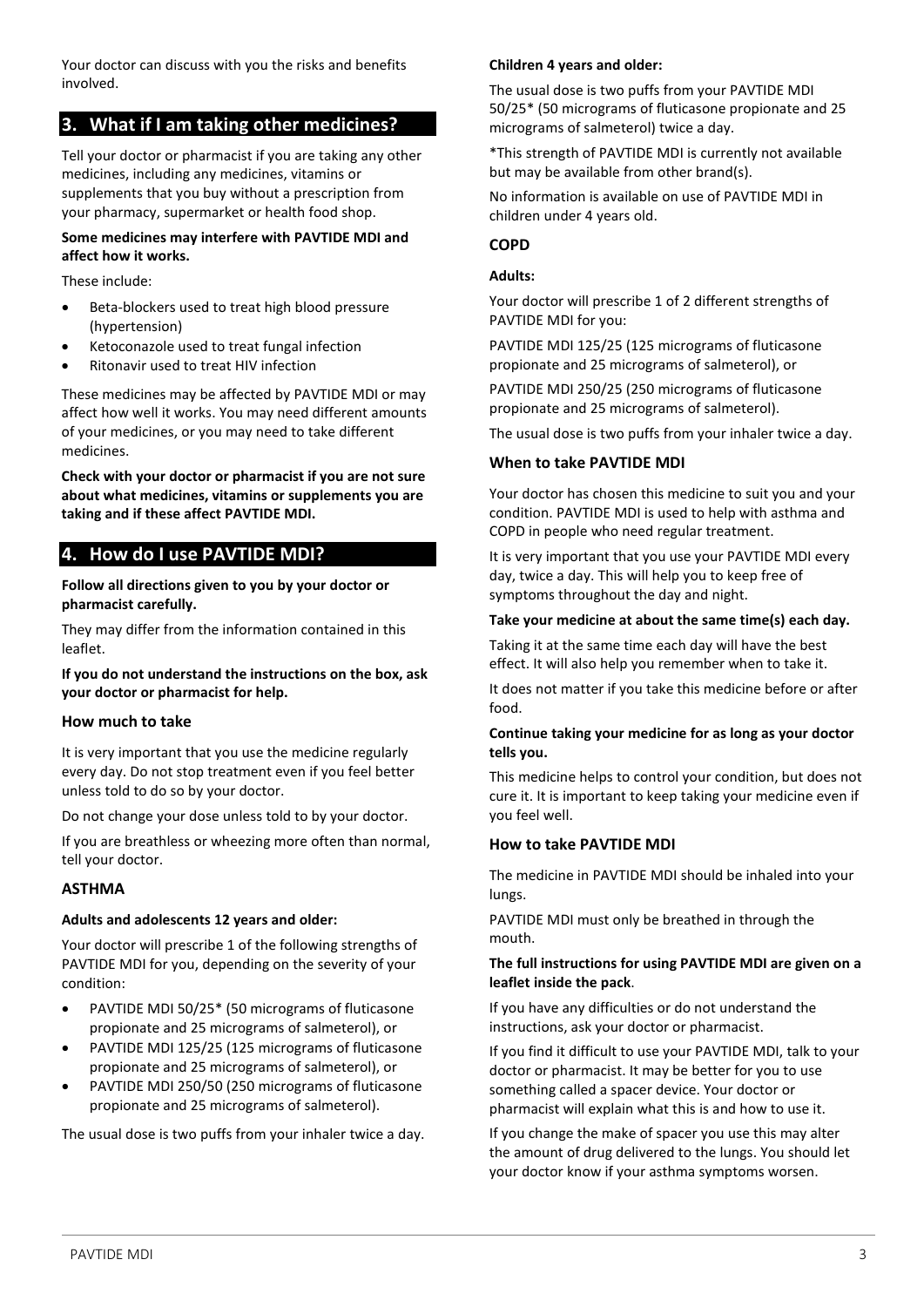If your PAVTIDE MDI is new and you have not used it before, you should release puffs into the air until the counter reads 120 to make sure that it works.

If your PAVTIDE MDI has not been used for one week or more, you should release two puffs into the air before use.

Each time a puff is released the number on the counter will count down by one.

In some cases dropping the inhaler may cause the counter to count down.

Cleaning: Your Inhaler should be cleaned at least once a week as follows:

- 1. Remove the mouthpiece cover.
- 2. Do not remove the canister from the plastic casing.

3. Wipe the inside and outside of

the mouthpiece and the plastic casing with a dry cloth or tissue.

4. Replace the mouthpiece cover.

DO NOT PUT THE METAL CANISTER INTO WATER.

**Use your medicine as your doctor has told you. If you are not sure ask your doctor or pharmacist.** 

#### **After using PAVTIDE MDI**

Some people find that their mouth, throat or tongue becomes sore or that their voice becomes hoarse after inhaling this medicine. It may be helpful to rinse your mouth with water and spit it out after using your PAVTIDE MDI. Tell your doctor but do not stop treatment unless told to do so.

#### **If you forget to use PAVTIDE MDI**

PAVTIDE MDI should be used regularly at the same time each day If you miss your dose at the usual time, **if it is almost time for your next dose, skip the dose you missed and use your next dose when you are meant to**. Otherwise, use it as soon as you remember, then go back to using it as you would normally.

#### **Do not use a double dose to make up for the dose that you missed.**

If you become wheezy or feel tight in the chest before the next dose is due, use a 'reliever puffer' in the usual way. You should get relief from your 'reliever puffer' within a few minutes.

#### **If you are not sure what to do, ask your doctor or pharmacist.**

**If you have trouble remembering to take your medicine, ask your pharmacist for some hints.**

#### **If you use too much PAVTIDE MDI**

If you think that you have used too much PAVTIDE MDI, you may need urgent medical attention.

#### **You should immediately:**

- phone the Poisons Information Centre (**by calling 13 11 26**), or
- contact your doctor, or
- go to the Emergency Department at your nearest hospital.

#### **You should do this even if there are no signs of discomfort or poisoning.**

Symptoms of an overdose may include:

- rapid heart beat
- increased rate of breathing
- significant muscle tremor
- headache
- increased blood pressure
- increased blood sugar (glucose) levels

**If you are not sure what to do, contact your doctor or pharmacist.** 

# <span id="page-3-0"></span>**5. What should I know while using PAVTIDE MDI?**

#### **Things you should do**

- **If you are about to be started on any new medicine, remind your doctor and pharmacist that you are taking PAVTIDE MDI.**
- **Tell any other doctors, dentists, and pharmacists who treat you that you are taking this medicine.**
- **If you are going to have surgery, tell the surgeon or anesthetist that you are taking this medicine.**

It may affect other medicines used during surgery.

It is important that all doctors treating you are aware that you are on inhaled steroids. If your body is stressed by, for example, severe infection, surgical operation, an accident etc, you may need steroid tablets or injections for a time.

• **If you become pregnant while taking this medicine, or are trying to become pregnant, tell your doctor immediately. If you are about to have any blood tests, tell your doctor that you are taking this medicine.** 

It may interfere with the results of some tests.

• Keep all of your doctor's appointments so that your progress can be checked. Tell your doctor if, for any reason, you have not used your medicine exactly as prescribed.

Otherwise, your doctor may think that it was not effective and change your treatment unnecessarily.

#### **Call your doctor straight away if you:**

- Think you may be having an allergic reaction
- Experience a change in your vision
- Notice any symptoms listed in section 6

## **Things you should not do**

• **Do not take PAVTIDE MDI to treat any other complaints unless your doctor tells you to. Do not give your medicine to anyone else, even if they have the same condition as you, or their symptoms seem similar to yours. Do not stop taking your medicine or change the dosage without checking with your doctor.** 

If you stop taking it suddenly, your condition may worsen or you may have unwanted side effects. If possible, your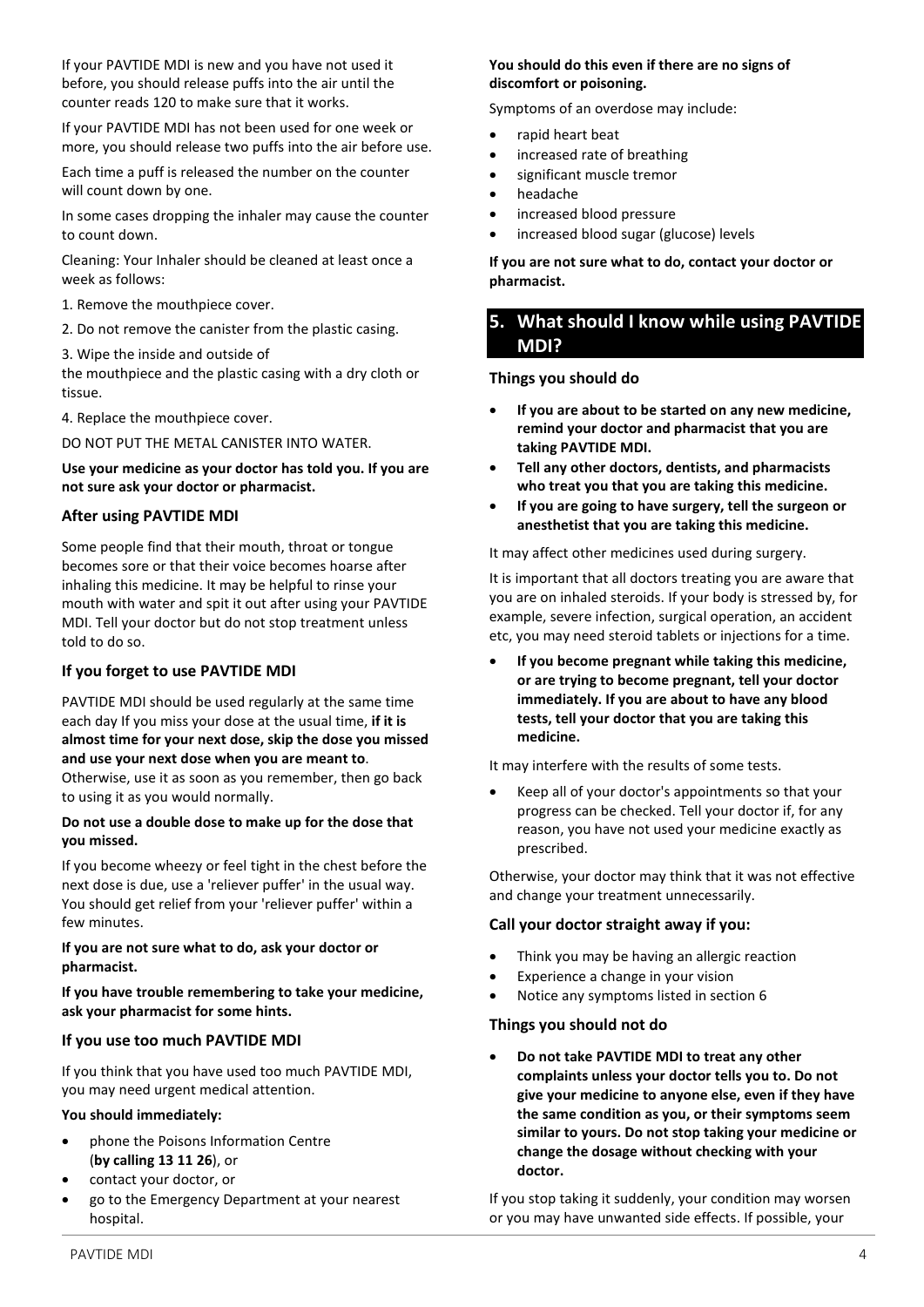doctor will gradually reduce the amount you take each day before stopping the medicine completely.

#### **Driving or using machines**

This medicine is not expected to affect your ability to drive a car or operate machinery. It is prudent to be careful driving or operating machinery until you know how PAVTIDE MDI affects you.

#### **Looking after your medicine**

- **Keep your PAVTIDE MDI in a dry place where the temperature stays below 30°C, away from direct heat or sunlight.**
- If your PAVTIDE MDI becomes very cold, it may not work properly. Keep your Inhaler away from frost.
- **WARNING: The PAVTIDE MDI metal canister is pressurised. Do not expose to temperatures higher than 50°C. Do not burn it or puncture it, even when it is empty.**

Follow the instructions in the carton on how to take care of your medicine properly.

Store it in a cool dry place away from moisture, heat or sunlight; for example, do not store it:

- in the bathroom or near a sink, or
- in the car or on window sills.
- **Keep it where children cannot reach it.**

#### **Getting rid of any unwanted medicine**

If you no longer need to use this medicine or it is out of date, take it to any pharmacy for safe disposal.

Do not use this medicine after the expiry date.

## <span id="page-4-0"></span>**6. Are there any side effects?**

All medicines can have side effects. If you do experience any side effects, most of them are minor and temporary. However, some side effects may need medical attention.

See the information below and, if you need to, ask your doctor or pharmacist if you have any further questions about side effects.

**If your breathing or wheezing gets worse straight after using your MDI, stop using it immediately and tell your doctor as soon as possible.** 

#### **Less serious side effects**

| Less serious side effects |                                                                                                                                       | What to do                                                                              |
|---------------------------|---------------------------------------------------------------------------------------------------------------------------------------|-----------------------------------------------------------------------------------------|
| Mouth/throat:             |                                                                                                                                       | Speak to your                                                                           |
|                           | hoarseness<br>soreness of mouth, throat or<br>tongue<br>soreness in the oesophagus<br>Cardiovascular:                                 | doctor if you<br>have any of<br>these less<br>serious side<br>effects and<br>they worry |
|                           | increased blood pressure<br>increase in heart rate                                                                                    | you.                                                                                    |
| Pain:                     |                                                                                                                                       |                                                                                         |
|                           | headache<br>muscle cramps<br>pains in joints                                                                                          |                                                                                         |
| Skin:                     |                                                                                                                                       |                                                                                         |
|                           | skin rash<br>bruises                                                                                                                  |                                                                                         |
|                           | <b>Anxiety and behavioural changes:</b>                                                                                               |                                                                                         |
|                           | sweating, trembling, feeling<br>nervous or anxious<br>sleep disturbances<br>unusual activity and irritability<br>(mainly in children) |                                                                                         |
|                           | Other:<br>slowing of growth in children<br>and adolescents                                                                            |                                                                                         |

#### **Serious side effects**

| Serious side effects |                                                                                                                                                                                                             | What to do                                                                                                                             |
|----------------------|-------------------------------------------------------------------------------------------------------------------------------------------------------------------------------------------------------------|----------------------------------------------------------------------------------------------------------------------------------------|
|                      | <b>Allergic Reaction:</b><br>wheezing or difficulty breathing<br>swelling of the face, eyelids,<br>lips/mouth, tongue or throat<br>chest pain or tightness<br>hay fever or lumpy rash ("hives")<br>fainting | Call your<br>doctor straight<br>away, or go<br>straight to the<br><b>Emergency</b><br>Department at<br>your nearest<br>hospital if you |
| <b>Respiratory:</b>  |                                                                                                                                                                                                             | notice any of                                                                                                                          |
|                      | pneumonia (lung infection)<br>shortness of breath                                                                                                                                                           | these serious<br>side effects.                                                                                                         |
| Cardiovascular:      |                                                                                                                                                                                                             |                                                                                                                                        |
|                      | irregular heartbeat                                                                                                                                                                                         |                                                                                                                                        |
| Ocular:              |                                                                                                                                                                                                             |                                                                                                                                        |
|                      | eye problems (e.g. cataract,<br>glaucoma)                                                                                                                                                                   |                                                                                                                                        |
| Other:               |                                                                                                                                                                                                             |                                                                                                                                        |
|                      | rounded face                                                                                                                                                                                                |                                                                                                                                        |